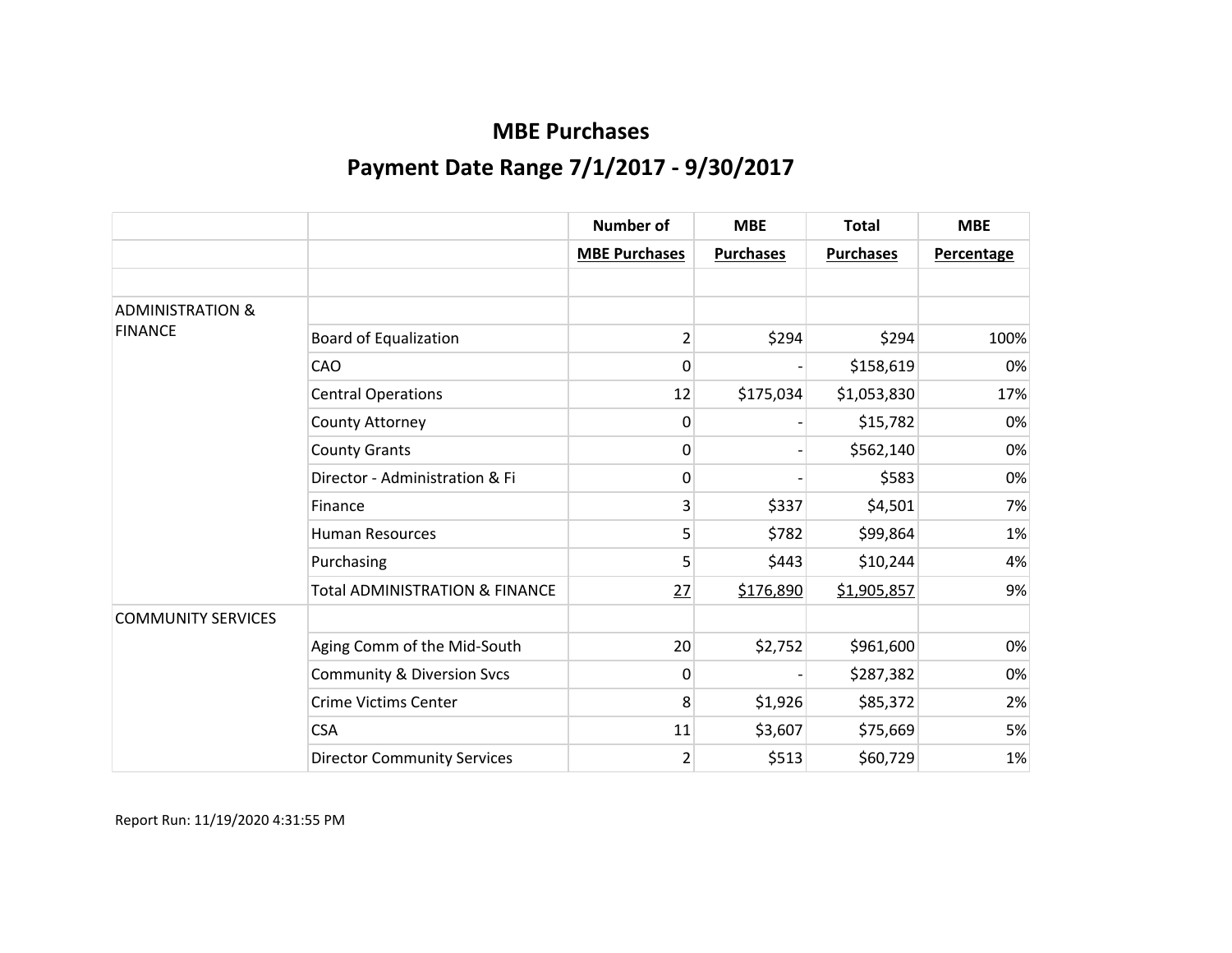| <b>COMMUNITY SERVICES</b> | <b>Pretrial Services</b>             | 1              | \$380    | \$16,249    | 2%  |
|---------------------------|--------------------------------------|----------------|----------|-------------|-----|
|                           | Ryan White                           | $\overline{2}$ | \$30     | \$2,307,747 | 0%  |
|                           | <b>Total COMMUNITY SERVICES</b>      | 44             | \$9,208  | \$3,794,748 | 0%  |
| <b>CORRECTIONS</b>        |                                      |                |          |             |     |
|                           | <b>Correction Center Facility</b>    | 0              |          | \$3,698     | 0%  |
|                           | <b>Corrections Administration</b>    | 80             | \$53,085 | \$7,760,756 | 1%  |
|                           | <b>Total CORRECTIONS</b>             | 80             | \$53,085 | \$7,764,454 | 1%  |
| <b>EMPLOYEE BENEFITS</b>  |                                      |                |          |             |     |
|                           | Employee Health Insurance            | 0              |          | \$514,712   | 0%  |
|                           | <b>Total EMPLOYEE BENEFITS</b>       | <u>0</u>       |          | \$514,712   | 0%  |
| <b>HEALTH SERVICES</b>    |                                      |                |          |             |     |
|                           | Admin & Finance - Health Svcs        | 8              | \$518    | \$5,935     | 9%  |
|                           | <b>Community Health</b>              | 58             | \$9,846  | \$442,936   | 2%  |
|                           | <b>Environmental Health Services</b> | 20             | \$2,218  | \$146,065   | 2%  |
|                           | <b>Forensic Services</b>             | 6              | \$8,078  | \$28,457    | 28% |
|                           | Health Planning & Promotion          | 26             | \$8,497  | \$31,845    | 27% |
|                           | <b>Inmate Medical Care</b>           | 0              |          | \$6,851,645 | 0%  |
|                           | <b>Public Health Safety</b>          | 18             | \$10,690 | \$359,061   | 3%  |
|                           | <b>Total HEALTH SERVICES</b>         | 136            | \$39,846 | \$7,865,943 | 1%  |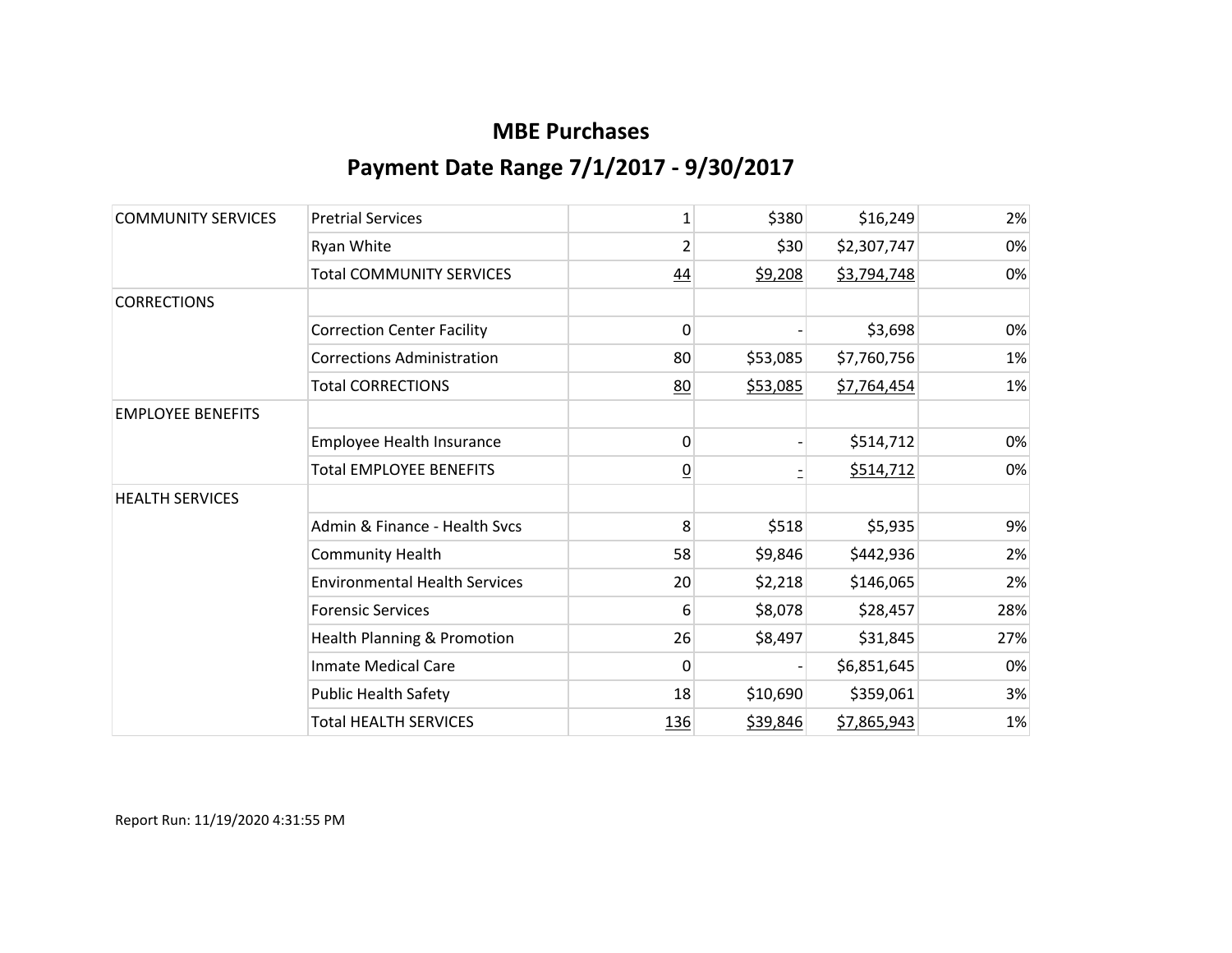| <b>INFORMATION</b><br><b>TECHNOLOGY SERVICE</b> |                                                       |    |           |             |     |
|-------------------------------------------------|-------------------------------------------------------|----|-----------|-------------|-----|
|                                                 | <b>Chief Information Officer</b>                      | 0  |           | \$17,962    | 0%  |
|                                                 | <b>IT Internal Services</b>                           | 0  |           | \$1,187,367 | 0%  |
|                                                 | IT Operations                                         | 35 | \$998,521 | \$2,610,113 | 38% |
|                                                 | <b>Total INFORMATION TECHNOLOGY</b><br><b>SERVICE</b> | 35 | \$998,521 | \$3,815,441 | 26% |
| <b>JAIL DIVISION</b>                            |                                                       |    |           |             |     |
|                                                 | Jail Administration                                   | 42 | \$91,369  | \$1,621,290 | 6%  |
|                                                 | Jail Programs                                         | 5  | \$2,846   | \$131,711   | 2%  |
|                                                 | Jail Security                                         | 0  |           | \$10,095    | 0%  |
|                                                 | <b>Total JAIL DIVISION</b>                            | 47 | \$94,215  | \$1,763,096 | 5%  |
| <b>JUDICIAL</b>                                 |                                                       |    |           |             |     |
|                                                 | <b>Attorney General</b>                               | 0  |           | \$65,287    | 0%  |
|                                                 | <b>Chancery Court</b>                                 | 9  | \$1,348   | \$119,653   | 1%  |
|                                                 | <b>Circuit Court</b>                                  | 8  | \$540     | \$148,886   | 0%  |
|                                                 | <b>Criminal Court</b>                                 | 16 | \$10,215  | \$25,813    | 40% |
|                                                 | Divorce Referee                                       | 0  |           | \$159       | 0%  |
|                                                 | <b>General Sessions Court</b>                         | 20 | \$3,724   | \$554,574   | 1%  |
|                                                 | <b>Jury Commission</b>                                | 0  |           | \$24,844    | 0%  |
|                                                 | Juvenile Court Clerk                                  | 9  | \$716     | \$49,487    | 1%  |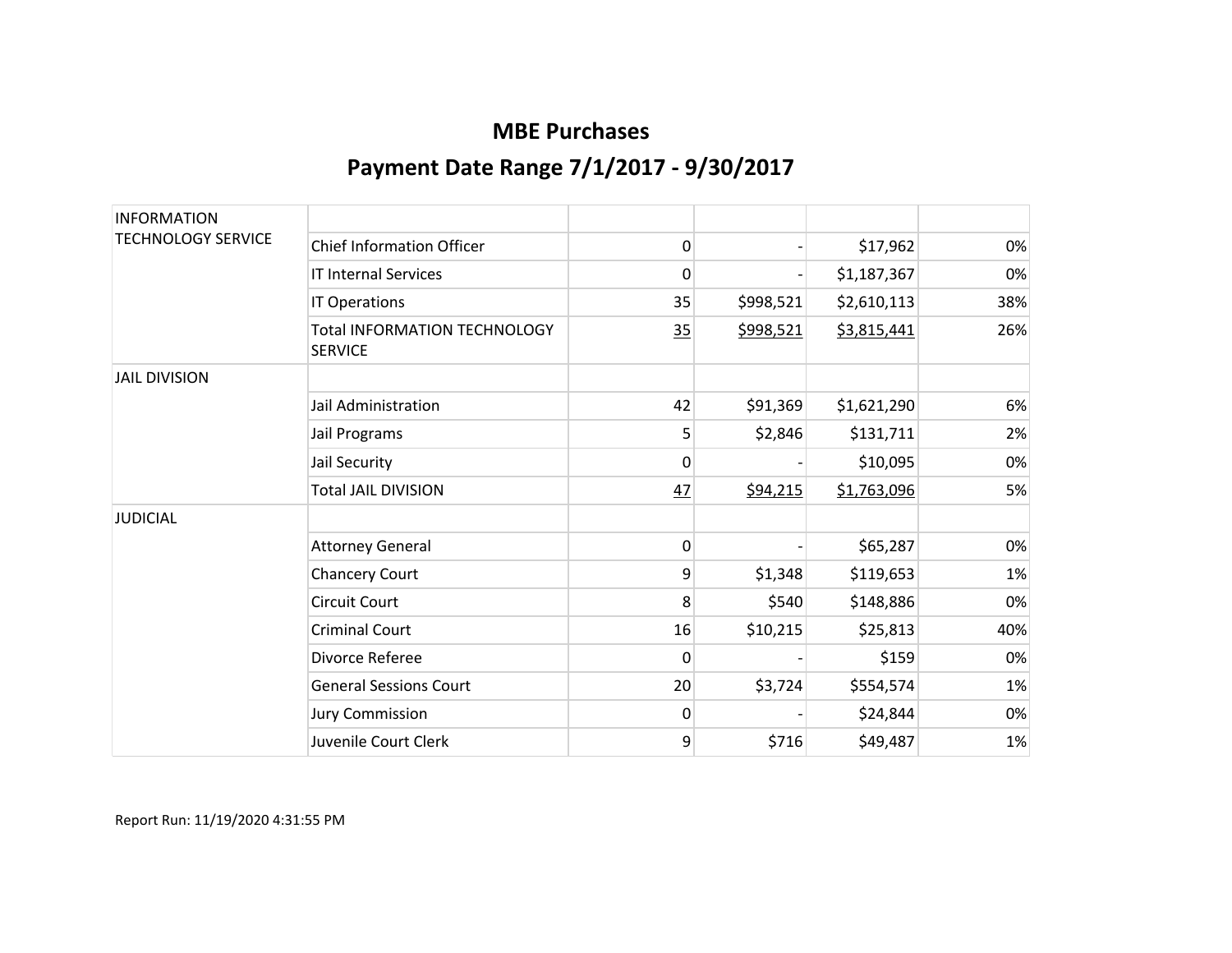| <b>JUDICIAL</b>                                 | Juvenile Court Judge                                  | 22              | \$3,798  | \$503,108   | 1%  |
|-------------------------------------------------|-------------------------------------------------------|-----------------|----------|-------------|-----|
|                                                 | <b>Probate Court</b>                                  | $\overline{2}$  | \$311    | \$1,929     | 16% |
|                                                 | Public Defender                                       | 17              | \$1,303  | \$120,841   | 1%  |
|                                                 | <b>Total JUDICIAL</b>                                 | 103             | \$21,954 | \$1,614,581 | 1%  |
| <b>LAW ENFORCEMENT</b>                          |                                                       |                 |          |             |     |
|                                                 | <b>Chief Deputy</b>                                   | 0               |          | \$11,922    | 0%  |
|                                                 | Courts                                                | 0               |          | \$90,110    | 0%  |
|                                                 | <b>Detectives</b>                                     | 0               |          | \$6,044     | 0%  |
|                                                 | Fugitive                                              | 0               |          | \$5,154     | 0%  |
|                                                 | <b>Special Operations</b>                             | 10 <sup>1</sup> | \$10,206 | \$141,419   | 7%  |
|                                                 | Training                                              | 5               | \$1,637  | \$161,494   | 1%  |
|                                                 | Uniform Patrol                                        | 0               |          | \$38,808    | 0%  |
|                                                 | <b>Total LAW ENFORCEMENT</b>                          | 15              | \$11,843 | \$454,952   | 3%  |
| <b>MISCELLANEOUS</b><br><b>INTERNAL SERVICE</b> |                                                       |                 |          |             |     |
|                                                 | Admin & Finance - Health Sycs                         | 0               |          | \$4,678     | 0%  |
|                                                 | <b>Total MISCELLANEOUS INTERNAL</b><br><b>SERVICE</b> | $\overline{0}$  |          | \$4,678     | 0%  |
| OTHER ELECTED OFFICIALS                         |                                                       |                 |          |             |     |
|                                                 | Assessor                                              | 15              | \$2,386  | \$166,267   | 1%  |
|                                                 | <b>County Clerk</b>                                   | 12              | \$1,584  | \$60,853    | 3%  |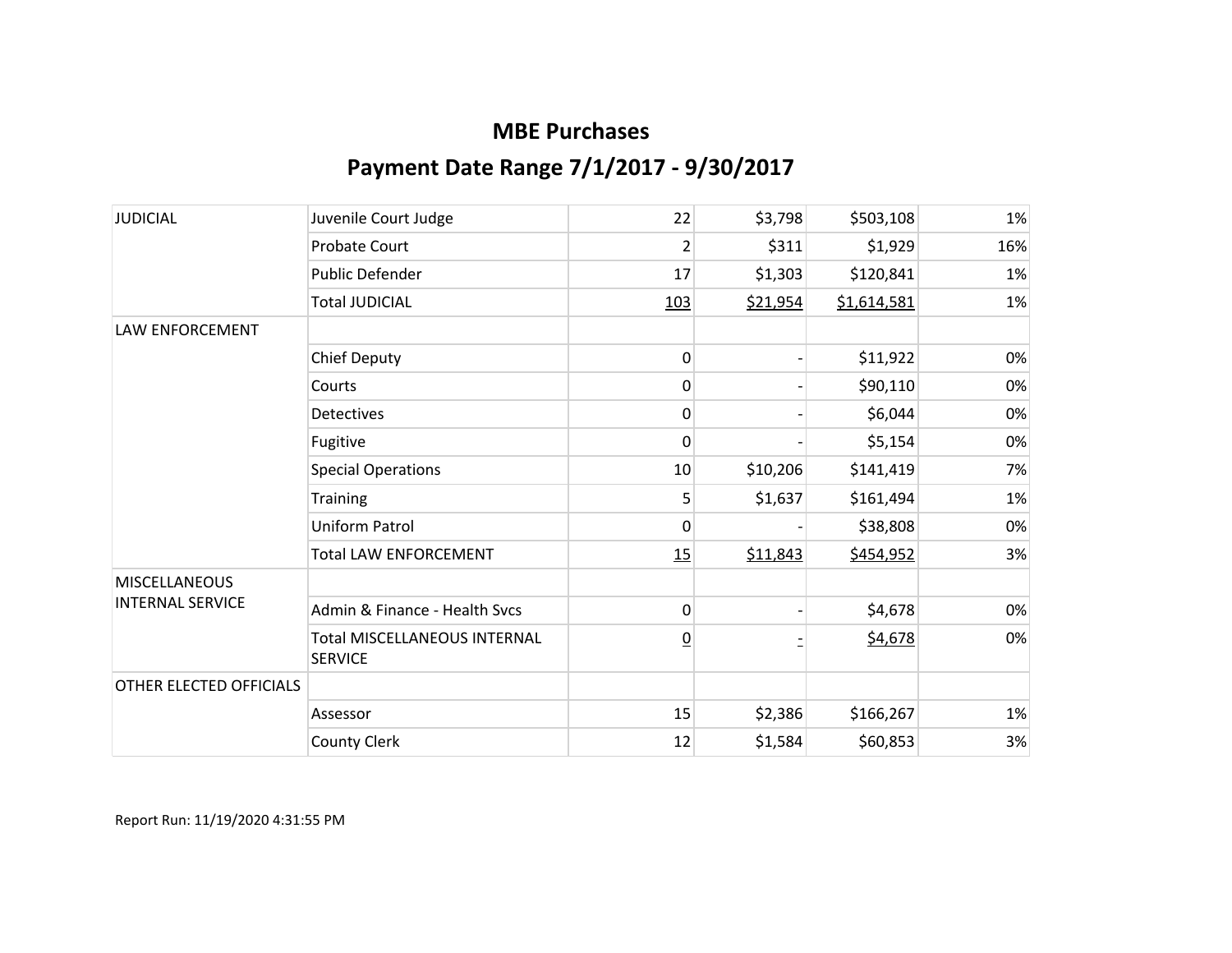| OTHER ELECTED OFFICIALS | <b>Election Commission</b>              | 20              | \$2,369   | \$34,061    | 7%   |
|-------------------------|-----------------------------------------|-----------------|-----------|-------------|------|
|                         | <b>Equal Opportunity Compliance</b>     | 6               | \$371     | \$7,290     | 5%   |
|                         | Legislative Operations                  | 6               | \$223     | \$72,401    | 0%   |
|                         | Register                                | 7               | \$432     | \$132,550   | 0%   |
|                         | Trustee                                 | 4               | \$13,792  | \$340,431   | 4%   |
|                         | <b>Total OTHER ELECTED OFFICIALS</b>    | $\overline{20}$ | \$21,157  | \$813,853   | 3%   |
| <b>Other Offices</b>    |                                         |                 |           |             |      |
|                         | <b>Central Operations</b>               | 0               |           | \$45,454    | 0%   |
|                         | Courts                                  | 4               | \$62,346  | \$335,457   | 19%  |
|                         | <b>Parks and Grounds Maintenance</b>    | 1               | \$20,140  | \$20,140    | 100% |
|                         | <b>Support Services</b>                 | $\overline{2}$  | \$2,940   | \$150,908   | 2%   |
|                         | <b>Total Other Offices</b>              | 7               | \$85,426  | \$551,958   | 15%  |
| <b>PLANNING &amp;</b>   |                                         |                 |           |             |      |
| <b>DEVELOPMENT</b>      | Admin & Finance - Health Svcs           | $\mathbf{1}$    | \$52      | \$1,915     | 3%   |
|                         | <b>Codes Enforcement</b>                | 12              | \$1,061   | \$98,384    | 1%   |
|                         | Director - Planning & Developm          | $\mathbf{1}$    | \$62      | \$598       | 10%  |
|                         | Housing                                 | 12              | \$73,043  | \$255,341   | 29%  |
|                         | <b>Regional Services</b>                | 3               | \$199     | \$35,371    | 1%   |
|                         | <b>Resilience Department</b>            | 4               | \$98,045  | \$942,946   | 10%  |
|                         | <b>Total PLANNING &amp; DEVELOPMENT</b> | <u>33</u>       | \$172,462 | \$1,334,555 | 13%  |